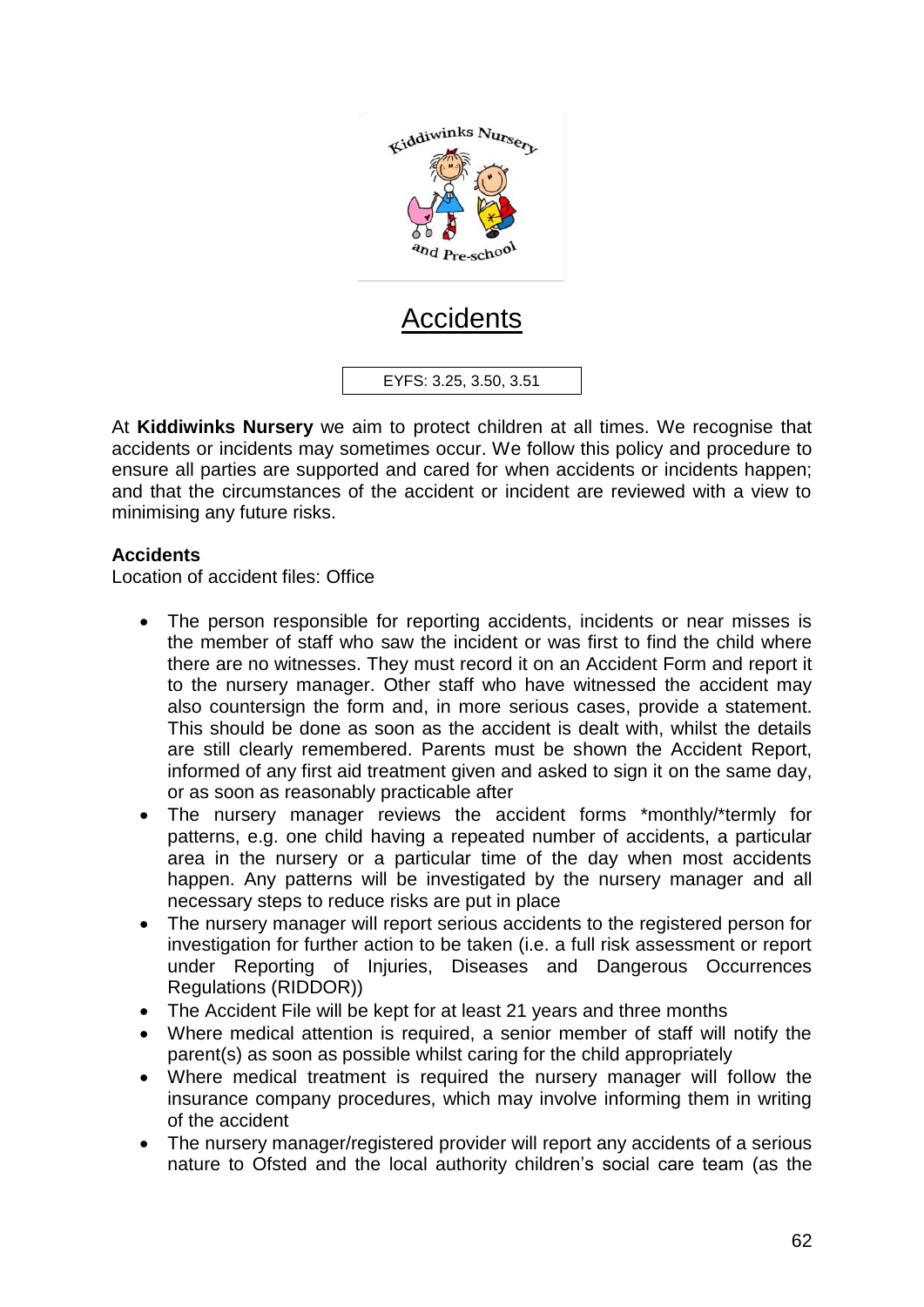local child protection agency), where necessary. Where relevant such accidents will also be reported to the local authority environmental health department or the Health and Safety Executive and their advice followed. Notification must be made as soon as is reasonably practical, but in any event within 14 days of the incident occurring.

| Organisation                                          | Contact                                 |
|-------------------------------------------------------|-----------------------------------------|
| <b>Ofsted</b>                                         | 03001231231                             |
| authority children's social care<br>Local<br>team     |                                         |
| Local authority environmental<br>health<br>department |                                         |
| <b>Health and Safety Executive</b>                    |                                         |
| RIDDOR report form                                    | http://www.hse.gov.uk/riddor/report.htm |

## **Transporting children to hospital procedure**

The nursery manager/staff member must:

- Call for an ambulance immediately if the injury is severe. DO NOT attempt to transport the sick child in your own vehicle
- Whilst waiting for the ambulance, contact the parent(s) and arrange to meet them at the hospital
- Arrange for the most appropriate member of staff to accompany the child taking with them any relevant information such as registration forms, relevant medication sheets, medication and the child's comforter
- Redeploy staff if necessary to ensure there is adequate staff deployment to care for the remaining children. This may mean temporarily grouping the children together
- Inform a member of the management team immediately
- Remain calm at all times. Children who witness an incident may well be affected by it and may need lots of cuddles and reassurance. Staff may also require additional support following the accident.

#### **First aid**

The first aid boxes are located in the office

These are accessible at all times with appropriate content for use with children.

The appointed person responsible for first aid checks the contents of the boxes regularly 6 months and replaces items that have been used or are out of date.

The staff first aid box is kept **in the office.**. This is kept out of reach of the children.